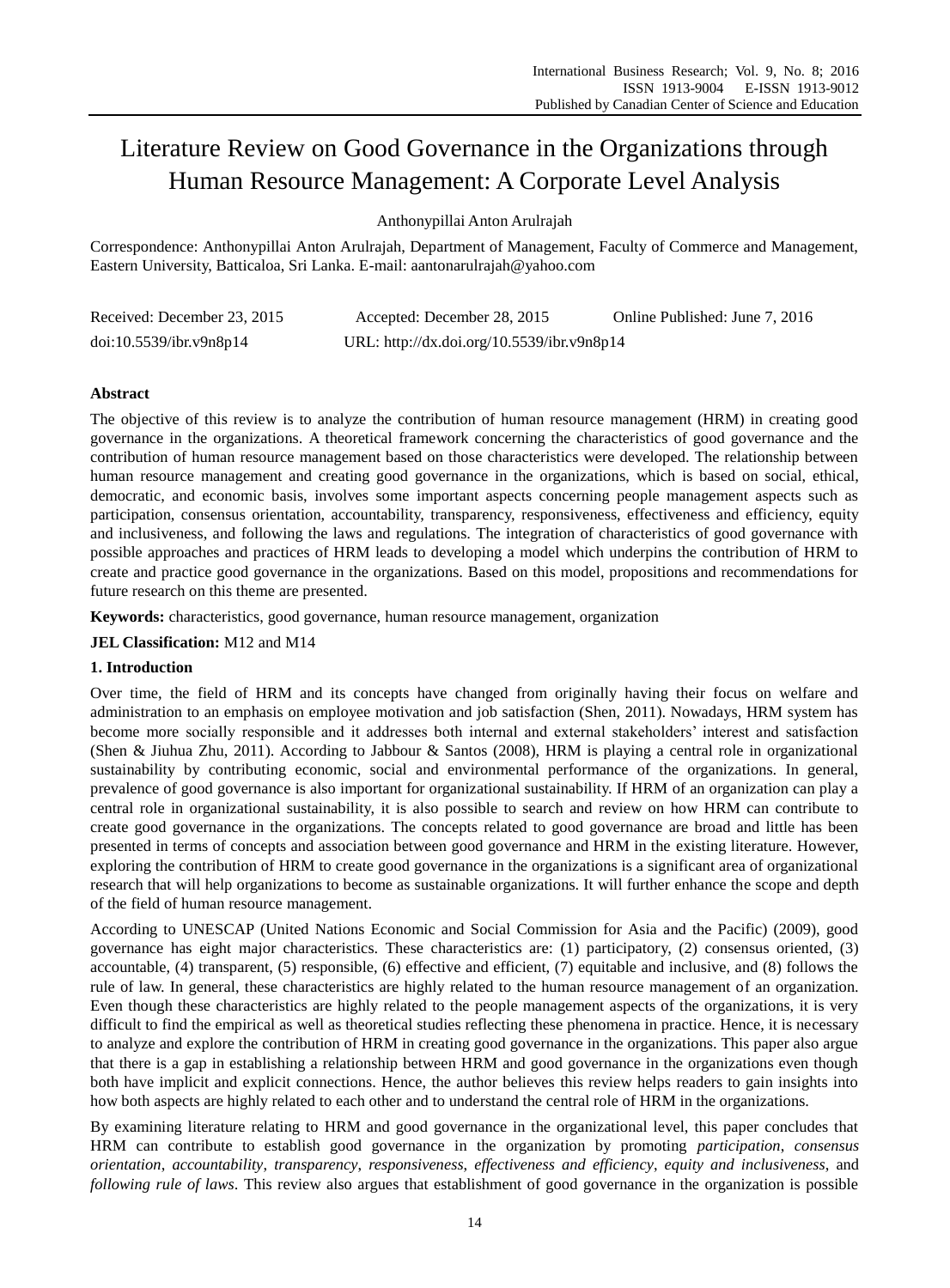through relevant HRM practices which are supporting the above mentioned eight characteristics of good governance. The rest of this paper is organised with methodology, literature review on characteristics of good governance and HRM, discussion and conclusion.

## **2. Methodology**

This review analyzes the contribution of human resource management in creating good governance in the organizations. In order to achieve the intended review objective an archival research method was used. The archival research method facilitates the author to organize a reliable knowledge base in this research area. This review uses publications from the relevant text books, journal articles, edited works, and other research materials to achieve the objective of this review. The main databases such as Sage, Taylor and Francis Online, Springerlink, ScienceDirect, JSTOR, Wiley Online Library, and Emerald are used for this review purpose.

Tranfield et al., (2003) indicate how to conduct a systematic review of literature to produce evidence-informed contents in the field of management. In considering the objective of this review, methodology proposed by the Tranfield et al., (2003) is considered as the most appropriate, since they suggest how to conduct a literature review systematically by using an archival method with three stages. The three stages are: planning the review, conducting a review, and reporting and dissemination. This review follows these three stages in order to achieve the review objective.

# **3. Literature Review on Characteristics of Good Governance and HRM**

# *3.1 Participation and HRM*

*Participation by both men and women is a key cornerstone of good governance. Participation could be either direct or through legitimate intermediate institutions or representatives. It is important to point out that representative democracy does not necessarily mean that the concerns of the most vulnerable in society would be taken into consideration in decision making. Participation needs to be informed and organized. This means freedom of association and expression on the one hand and an organized civil society on the other hand* (UNESCAP, 2009).

The new developments in HRM (e.g. strategic HRM, electronic human resource management: e-HRM, HR Diversity Management, HR Ethics and Green HRM) gradually increase the contribution and influence of HRM in the strategic level of corporate management. This trend increases the participation rate of HRM in the corporate level decisions and also allows to listen bottom level issues of the workforce by the top management of the organizations (e.g., making labour laws to be practiced in the organization and etc.).

There are many HRM policies and practices which are promoting participation of organizational members and employees in the workplace activities and decision making. These policies and practices are team working, diversity management, stock-ownership plan, employee suggestion scheme, work-family balance practices, benefit sharing programs, family-friendly work practices or HRM (Bagraim & Axis, 2007), equal employment opportunities, affirmative action, empowering employee, open book management, and etc. These commitment orientated HR practices, provide evidences for good governance in the organizations through HRM.

Team working encourages employee involvement and sharing but also allows the avoidance of managerial responsibility and suppresses resistance and confrontation (Sennett, 1998).Team works really improve the participation rate of organizational members in corporate level decisions making and their implementation and also improve the participation rates of female employees in the organizational activities and functions. To encourage and motivate female employees and to increase their participation, an organization should combine family-friendly organizational programs with supervisor support (Kima et al., 2013). In general, opportunities for women in employment have increased, and they have taken up careers once considered the exclusive prerogative of men (International Labour Organization-ILO, 2007).

According to Kleiman (1997), employee ownership, if properly implemented, can align the interest of employees with those of other shareholders. Such employees will likely take a long-term view of the organization, its strategy and its investment policies.

The stakeholder perspective suggests that organizations build up a system of employee involvement and participation in decision-making through formal and informal consultation processes (Winstanley et al., 1996; Legge, 1998). Moreover, freedom of association and collective bargaining are the core labour standards that exercise employees" autonomy (ILO, 1998). Encouraging the decentralization of decision making and broader worker participation and empowerment through HRM practices will improve the participatory elements of good governance in the organizations. Based on these literature evidences and supports, this review proposes following proposition:

Proposition 1: The extent to which HRM practices are perceived to be participatory is positively related to participatory element of good governance in the organizations.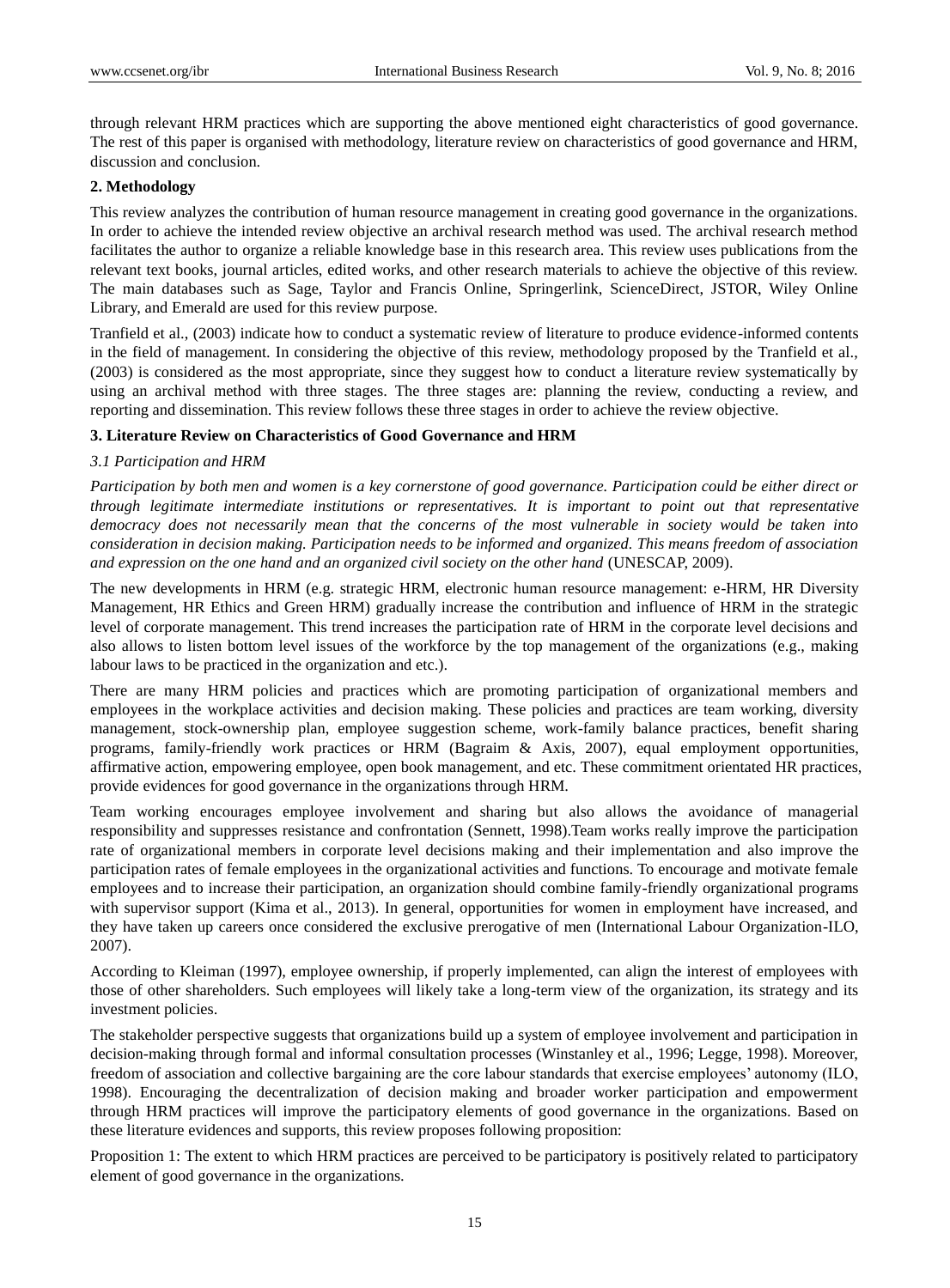#### *3.2 Consensus Orientation*

*There are several actors and as many viewpoints in a given society. Good governance requires mediation of the different interests in society to reach a broad consensus in society on what is in the best interest of the whole community and how this can be achieved. It also requires a broad and long-term perspective on what is needed for sustainable human development and how to achieve the goals of such development. This can only result from an understanding of the historical, cultural and social contexts of a given society or community* (UNESCAP, 2009).

The human resource development and other practices of HRM in the organizations highly related to consensus orientation dimension of good governance in the corporate level. Nowadays in many countries, HRM is approached with a context specific nature (Brewster & Mayrhofer, 2012). HR professionals design and implement HRM system and practices by considering the context. This means they consider the historical, cultural, and social context of a given society/community or country in designing and implementing HRM policies and practices. In practicing international HRM, HR professionals have to consider labour and employment laws relating to a particular country as well as social and cultural differences and uniqueness in designing and implementing HR policies and practices. This is a good example to show consensus orientation dimension of good governance through HRM. Because multi-national companies operate in diverse cultural and economic environments, it is important for multi-national companies to provide equal opportunity in all international HRM activities to employees, regardless of their gender, race, age and cultural background (Grover & Crooker, 1995; Thomas & Ely, 1996). If HR policies and practices of an organization do not effectively reflect workplace equality, then employees will create a bad image and perception about the entire processes of the organization (Richard & Kirby, 1999).

Employee-oriented or centered HRM practices contribute to create good governance in an organization. Employee centered HRM practices address personal and family needs of employees that are beyond the minimum legal requirements. These HRM practices focus on organizational justice, support, and employee need for personal development. For example, mentoring, coaching, career development and workplace democracy, employee participation and empowerment, involvement and sharing powers etc. (Warning & Lewer, 2004).

In general, HRM is dealing with people and relational dimensions of workplace aspects. Hence, in making decisions or implementing policies and practices, it has to achieve consensus orientation dimension of good governance by considering various stakeholders, otherwise it is very difficult to practice HR policies in the organizations. Based on these literature evidences and supports, this review proposes following proposition:

Proposition 2: The extent to which HRM practices are perceived to be consensus orientation is positively related to consensus orientation element of good governance in the organizations.

#### *3.3 Accountability*

*Accountability is a key requirement of good governance. Not only governmental institutions but also the private sector and civil society organizations must be accountable to the public and to their institutional stakeholders. Who is accountable to whom varies depending on whether decisions or actions taken are internal or external to an organization or institution. In general an organization or an institution is accountable to those who will be affected by its decisions or actions. Accountability cannot be enforced without transparency and the rule of law* (UNESCAP, 2009).

In an organizational level, HRM has accountability towards its stakeholders such as owners, employees, unions and society and etc. In managing workforce ethically and safely, healthy, and wellbeing manner, HRM is exercising its accountability in the organization in several ways through HRM policies and practices. HRM practices in an organization must follow employee related national and international laws and legal aspects.

The emerging concepts and practices of HRM such as "socially responsibly HRM" (Shen & Jiuhua Zhu, 2011) and "socially responsible international HRM" (Shen, 2011), reflect accountability element of good governance through HRM. Based on these available literature evidences and supports, this review proposes following proposition:

Proposition 3: The extent to which HRM practices are perceived to be accountable is positively related to accountability element of good governance in the organizations.

#### *3.4 Transparency*

*Transparency means that decisions taken and their enforcement are done in a manner that follows rules and regulations. It also means that information is freely available and directly accessible to those who will be affected by such decisions and their enforcement. It also means that enough information is provided and that it is provided in easily understandable forms and media* (UNESCAP, 2009).

According to Greenwood (2002), socially appropriate human resource management has to: (a) treat employees following the principles of respect, transparency, honesty and long-term nature of changes; and (b) respect employee's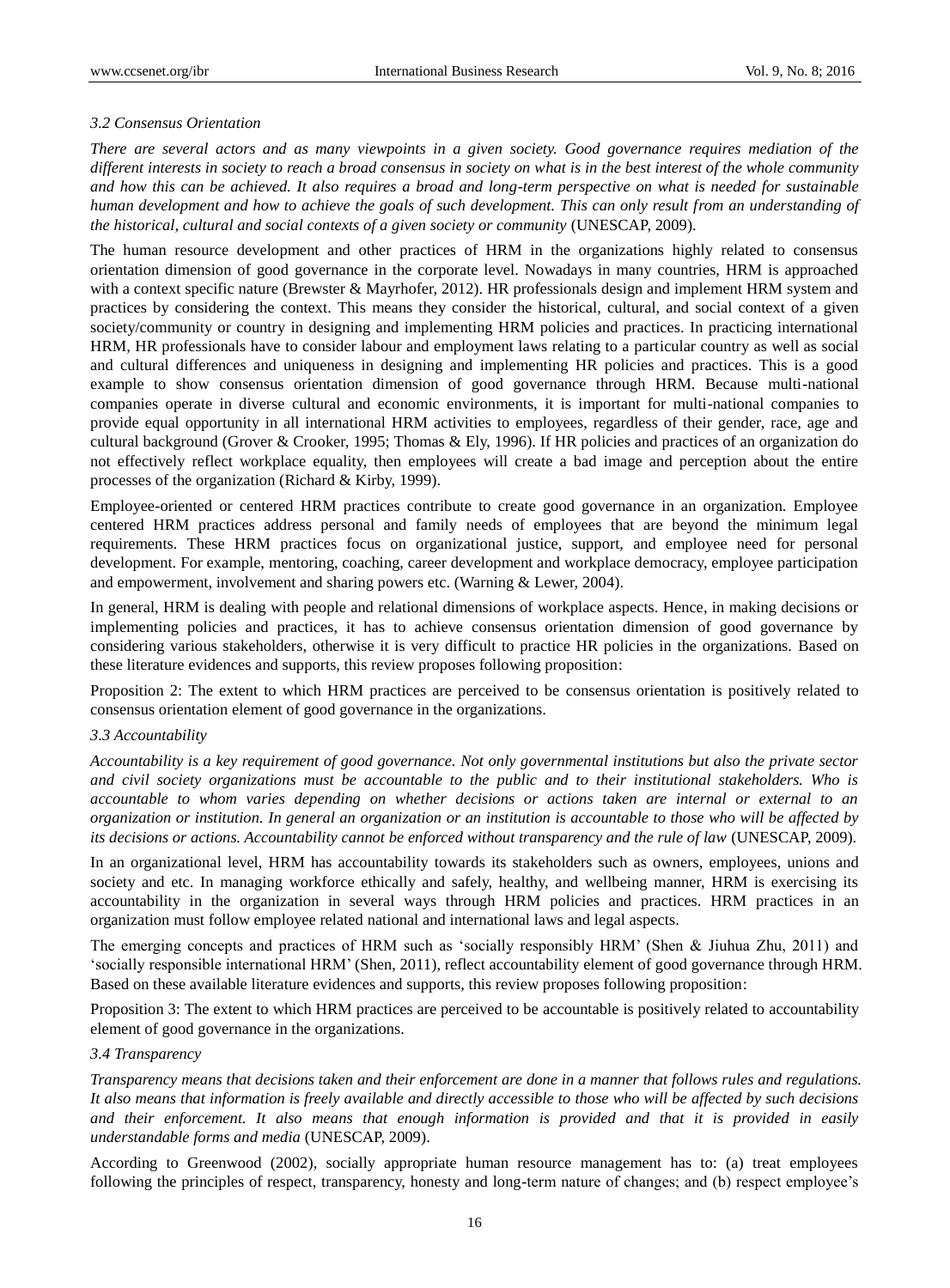privacy, and, as a consequence, to have respect, freedom and autonomy as organizational values.

The dissemination of information throughout the organization is critical to providing high-quality service and products to the organization"s customers. Information dissemination involves making information available to decision makers, wherever they are located. Employees who have access to abundant information in a transparent manner are more likely to feel empowered and are better able to participate in decision making. Information dissemination also helps managers adopt more participative leadership styles and work configurations, leading to greater employee involvement and, ultimately, to better employee relations (Gomez-Mejia et al., 2003).

Employee handbook is a most important and transparent source of information that the HR department can provide (Gomez-Mejia et al., 2003). In addition, e-HRM is playing a key role in creating transparency in the workplace (Lepak & Snell, 1998; Ruel et al., 2006).

Lepak & Snell (1998) also pointed out that e-HRM can affect the relationship element of HRM by providing managers and employees with remote access to HR information and increasing their capacity to link with other areas of the organization. Therefore, they can perform HRM functions and activities themselves. Bondarouk & Ruel (2013) found that e-HRM provides unexpected benefits to the organizations including an improved image of the HR department, the professionalization of HR specialists, easier workforce overviews, greater transparency and information sharing, a more efficient HRM functions and etc. Based on these available literature evidences and supports, this review proposes following proposition:

Proposition 4: The extent to which HRM practices are perceived to be transparent is positively related to transparency element of good governance in the organizations.

#### *3.5 Responsiveness*

## *Good governance requires that institutions and processes try to serve all stakeholders within a reasonable timeframe* (UNESCAP, 2009).

Through HRM, an organization can take action to promote the "good" for employees as well as other stakeholders. These kind of initiatives of HRM definitely improve its responsiveness. Gradually responsiveness of HRM is increasing over time. In the field of HRM, all modifications and call for changes, new developments, emerging concepts and practices basically reflect responsive nature of this field. HRM is dealing with people or human resources which is a more dynamic and an active resource (Kleiman, 1997) in this world. Within the organizations, e-HRM provides required services to the employees and employee related information to the management within a reasonable timeframe or quickly (Lepak & Snell, 1998; Ruel et al., 2006; Parry, 2011; Pratheepan & Anton Arulrajah, 2012). Moreover, according to Marler (2009) and Bondarouk & Ruel (2013), e-HRM enhances the operational aspects of HRM functions by simplifying administrative processes, and reducing the time required for HR transactions in considering its stakeholders. Based on these available literature evidences and supports, this review proposes following proposition:

Proposition 5: The extent to which HRM practices are perceived to be responsive is positively related to responsiveness element of good governance in the organizations.

## *3.6 Effectiveness and Efficiency*

*Good governance means that processes and institutions produce results that meet the needs of society while making the best use of resources at their disposal. The concept of efficiency in the context of good governance also covers the sustainable use of natural resources and the protection of the environment* (UNESCAP, 2009). In an organizational level, the ultimate meaning of human resource management is also reflecting the same view.

According to Stone (2005, p.4), the definition of HRM is: "*the productive use of people for achieving the organization's strategic objectives and satisfaction of individual employee needs"*. This definition of HRM reflects and balances effectiveness and efficiency aspects of people management in the organizations. According to Opatha (2010), the efficient and effective utilization of human resources (HR) to achieve goals of an organization can be defined as human resource management (HRM). This definition also covers the effectiveness and efficiency elements of good governance. Hence, the effectiveness and efficiency elements of good governance are already embedded in HRM and its practices.

Currently, the field of HRM extends its scope towards the sustainable use of natural resources and the protection of the environment by practicing "Green HRM" or "Environmental HRM" (Shrivastava, 1994; Shrivastava, 1995; Wehrmeyer, 1996; Wehrmeyer, 1997; Jabbour et al., 2010; Jackson et al., 2011; Rangarajan & Rahm, 2011, Renwick et al., 2013; Opatha & Anton Arulrajah, 2014; Anton Arulrajah et al., 2015; Ahmad, 2015). Today, Green HRM has become a new trend and business strategy for many organizations where HR departments play an active role in sustainable use of natural resources and the protection of the natural environment (Ahmad, 2015). Moreover, in accordance with the literature, e-HRM helps to improve the efficiency and reduce the costs associated with HRM (Buckley et al., 2004).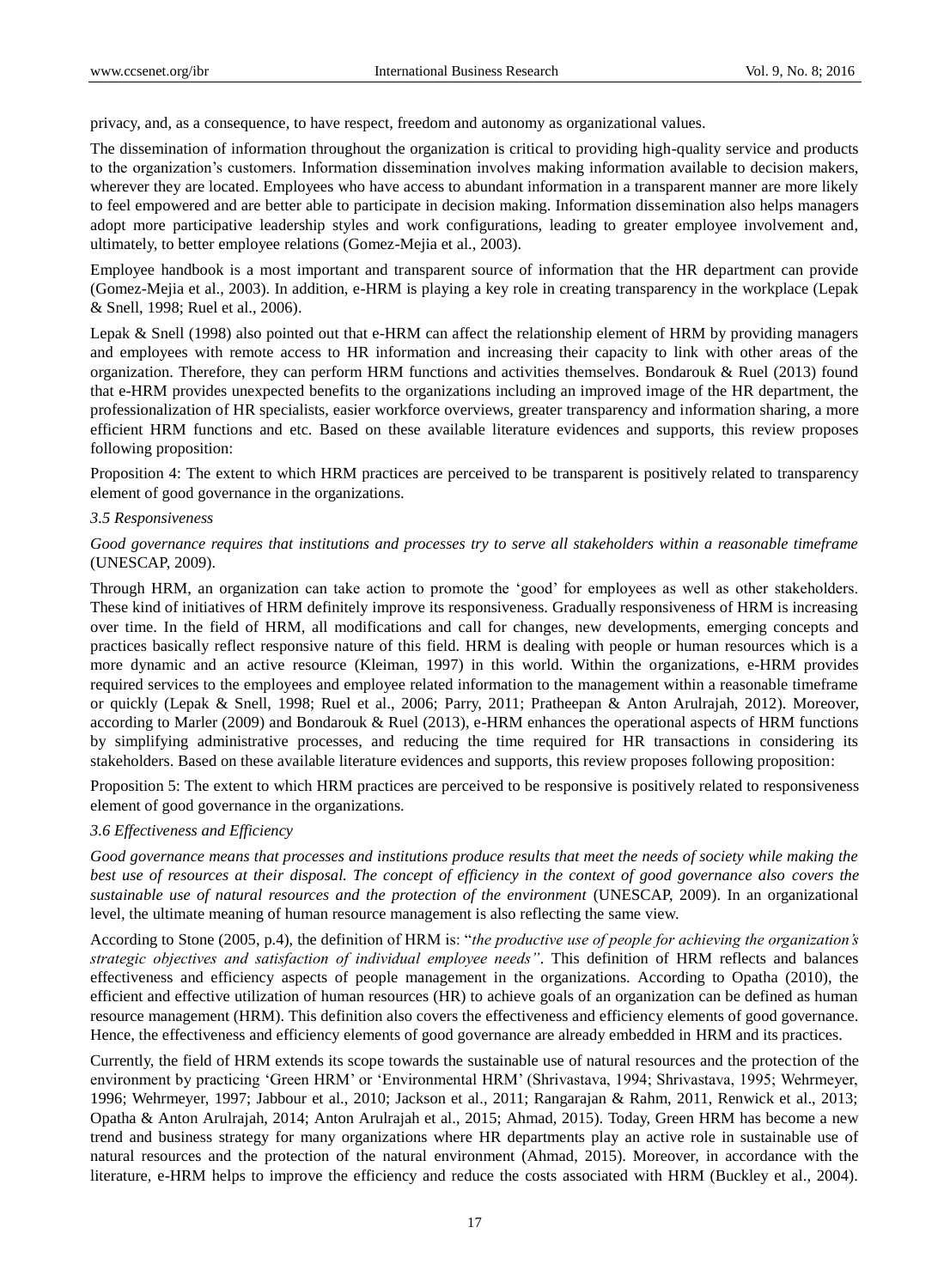Based on these available literature evidences and supports, this paper proposes following proposition:

Proposition 6: The extent to which HRM practices are perceived to be efficient and effective are positively related to efficiency and effectiveness elements of good governance in the organizations.

#### *3.7 Equity and Inclusiveness*

*A society's well-being depends on ensuring that all its members feel that they have a stake in it and do not feel excluded from the mainstream of society. This requires all groups, but particularly the most vulnerable, have opportunities to improve or maintain their well-being* (UNESCAP, 2009).

According to Greenwood (2002), socially appropriate HRM has to: (a) create reward systems based on the concepts of equity, distributive justice, autonomy and respect; (b) ensure safety in the workplace in order to avoid accidents and respect employees" health. Miller (1996) argues that ethical HRM can be achieved by applying principles of fairness and equality. He concludes that "good" HRM depends on good employment conditions, which in turn depends on good organizational strategy.

Recruitment and selection functions of HRM can provide "equal opportunity" to all when appointing candidates for job vacancies. Equal employment opportunity means providing all applicants and employees equal treatment regardless of their race, color, sex, religion, national origin, age, or disability (Kleiman, 1997). HRM systems and policies can help to practice "egalitarianism" in the workplace. Moreover, pay and reward management systems and polices of an organization can foster equity and distributive justice in the workplace.

According to Kleiman (1997), equality of treatment among employees established by such actions as eliminating executive dining rooms and reserve parking spaces that enhance competitive advantage of an organization. The reduction in the number of social categories tends to diminish the "us" versus "them" thinking, and provides a sense of everyone working toward a common goal. Establishing these kinds of good practices through HRM definitely will create good governance in the organizations.

A diverse workforce means organizations need to make diversity management an essential element of their HR policies and practices. HRM has potential to practice effective diversity management in an organization. According to Charles and Nick (1996), one of the goals of reforming HRM is to make the composition of the public service more representative of social diversity, both as an end in itself and to deliver greater equity in the treatment of different social groups.

Nyambegera (2002) argues that, if the ethnic diversity found in African organizations is well managed, this could enhance organizational harmony and effectiveness. Moreover, if organizations in Africa deliberately embrace approaches of "inclusion" rather than "exclusion" in managing their human resource and appreciate the inherent employee 'difference', it could improve the image and effectiveness of organizations operating there. According to the ILO Report (2007), in establishing pay equity, job evaluation methods are very useful and free from gender bias. Accordingly, HRM can play a major, particularly in removing gender bias in establishing pay equity.

Cassell and Biswas (2000) indicate that the differences and diversity in HR have implications for the design and implementation of equality policies within human resource departments in the organizations. HRM can clearly offer significant opportunities for narrowing or eliminating inequalities and discriminations in the workplace. Diversity training of HRM attempts to make employees aware of their biases or stereotyped views regarding various minority groups and then shows them ways to overcome these biases in their day-to-day dealing with such individuals. The number of organizations offering diversity training is growing rapidly (Kleiman, 1997). Organizations must also take steps to help minorities and women reach their career goals, by providing them with training, career counseling, and mentoring through HRM.

Hence, it is clear that HRM can support equity and inclusiveness in an organization which is also linked to diversity management within the organizations. Diversity management continues to be an area of significant interest for many organizational researchers, organizational leaders and members of diverse social groups and government organizations (Wimbush, 2006). However, in developing organizational theory, the concept of diversity management of HRs is highlighted as one of the key areas and at the same time it is scarce (Pless & Maak, 2004). The HRM functions can perform a central role in establishing equity and inclusiveness in an organization and it can also contribute to create good governance in the organizations by integrating dimension of good governance into its functions such as recruitment and selection, performance evaluation, training and development, reward management and labour relations management. Based on these available literature evidences and supports, this review proposes following proposition:

Proposition 7: The extent to which HRM practices are perceived to be equitable and inclusive are positively related to equity and inclusiveness elements of good governance in the organizations.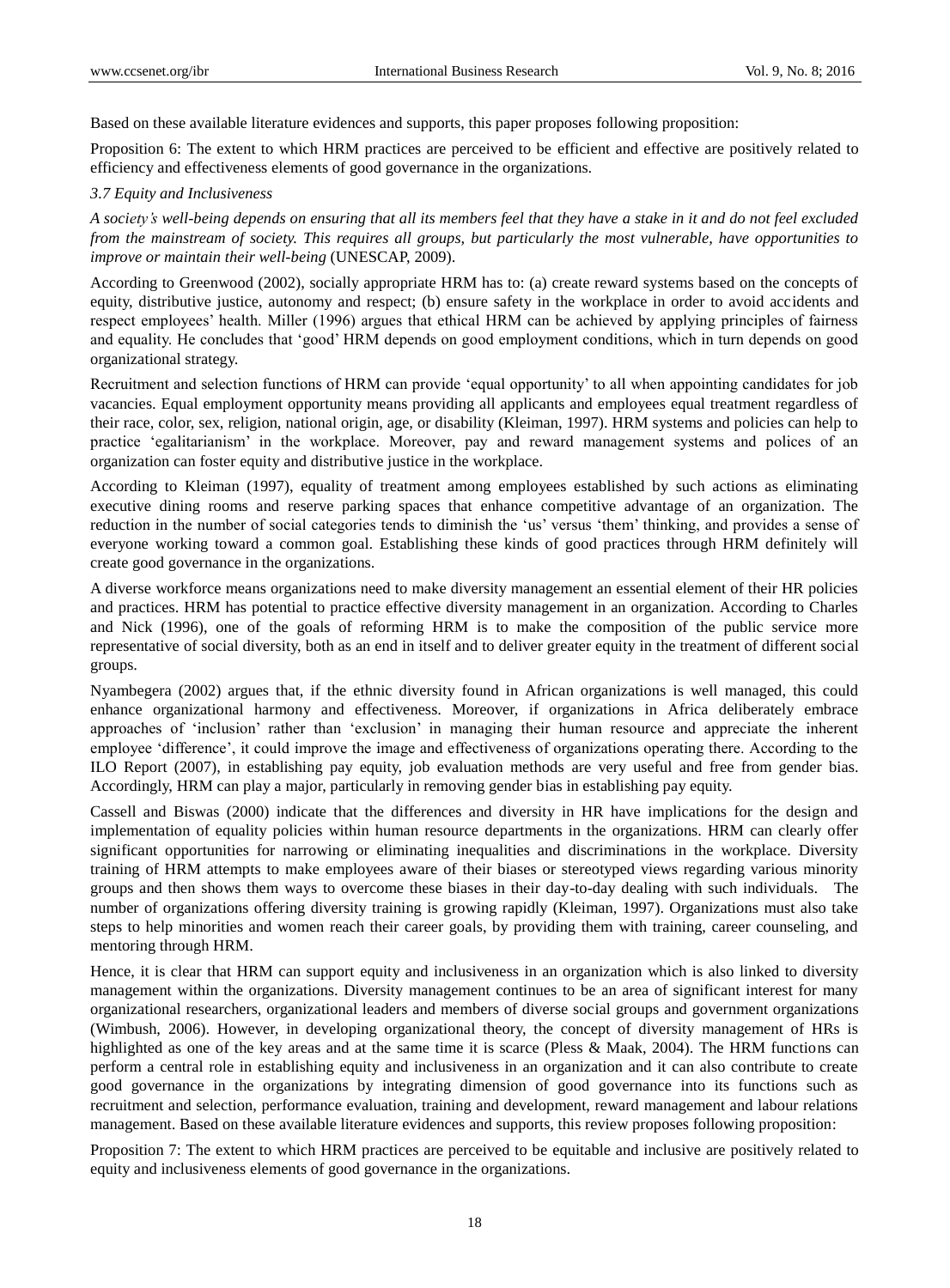## *3.8 Following the Rule of Law*

*Good governance requires fair legal frameworks that are enforced impartially. It also requires full protection of human rights, particularly those of minorities. Impartial enforcement of laws requires an independent judiciary and an impartial and incorruptible police force* (UNESCAP, 2009).

Legal issues fill almost all aspects of HRM, from the recruitment and selection of candidates to their discharge, retirement, or layoff (Kleiman, 1997). HRM has to response to the modern social changes which are concerned with employees' rights and their personal and developmental needs (Hartel et al., 2007). Legal compliance is a key aspect of HRM. In terms of legal compliance, HRM policies and practices consider both the local/national laws, international laws and the labour standards established by the ILO. These labour laws and standards include equality and affirmative actions, health, safety and environmental rules and regulations, working hours, pay and wages, and evidences to ensure that there is no child and forced labours (Jennings, 1996; Amestoy & Crosbie, 2000; Rhoades & Eisenberger, 2002; Rowan, 2000; Shen et al., 2010).

Following the "Rule of law" dimension of good governance is covered by the labour law-related legal compliance of HRM. It is one of the three key aspects of socially responsible HRM. According to Shen & Jiuhua Zhu (2011), the socially responsible HRM system consists of three major components. They are labour law-related legal compliance HRM, employee-oriented HRM and general corporate social responsibility (CSR) facilitation HRM. Based on these available literature evidences and supports, this paper proposes following proposition:

Proposition 8: The extent to which HRM practices are perceived to be legal compliance is positively related to following rule of law element of good governance in the organizations.

#### **4. Discussion**

Critical view of HRM or critical perspective of HRM (Legge, 1996; Guest, 1997) is needed in this review context. Development of an alternative and critical perspective of HRM is inevitable and necessary for the evolvement of good governance in the organizations through HRM. The critical perspective views HRM practices as a way of life for employees to fully develop and contribute to the organizations as well as to establish good governance rather than as a tool of management to control the employees. Creating good governance through HRM promotes employees to fully develop and contribute to organization. HRM practices are a way of intervening in an employee's life in order to make employees to sacrifice more of themselves to the needs of the organization and society.

Nowadays, all organizations design and implement several HRM practices which are based on ethical, social, democratic, and economic principles with the support and contribution of HR professionals. For example, workplace family policies and practices are needed for both men and women in order to help and overcome the problems of workers with family responsibilities in smooth balancing work-family issues in the world of work. Participation, consensus orientation, accountability, transparency, responsiveness, effectiveness and efficiency, equity and inclusiveness, and following the rule of laws promoting HRM system, policies and practices are needed for organizations. Following the rule of law and providing welfare and employee services beyond the legal compliance are also required for organizations. Hence, when design and implement such HRM system, policies and practices, managers and supervisors are key players and can help to build a culture that value and respect good governance across the organization.

Based on the above review, a conceptual framework of good governance through HRM is proposed and shown in Figure 1. This model indicates that how HRM can contribute to create good governance in the organizations by generally or specifically aligning itself with the characteristics of good governance such as participation, consensus orientation, accountability, transparency, responsiveness, effectiveness and efficiency, equity and inclusiveness, and following rule of laws. This model further indicates the necessity of good governance oriented and embedded HRM system and practices in the organizations. Moreover, the good governance oriented HRM should occur at the strategic, tactical and operational levels through a range of different activities involving managers at all levels. The model also highlights the ultimate objective of good governance in the organization. This is ensuring organizational sustainability. Hart and Milstein (2003, p.56) view organizational sustainability as the capability of an organization to contribute to "sustainable development delivering simultaneously economical, social, and environmental benefits-the so-called triple bottom line". It is a balanced organizational approach that considers economic, environmental, and social aspects in holistic and enduring ways (Florea et al., 2013). This objective provides benefits to the organizations, individuals and society which can result from good governance through HRM. A strong HRM system which is based on social, ethical, democratic, and economic dimensions, can establish and maintain good governance in the organization by developing appropriate attitudes, behaviours and cultures that support for the survival of good governance. This is important for organizational survival and sustainability. At the same time organizational sustainability may be the outcome from the implementation of good governance oriented HRM practices of the organizations.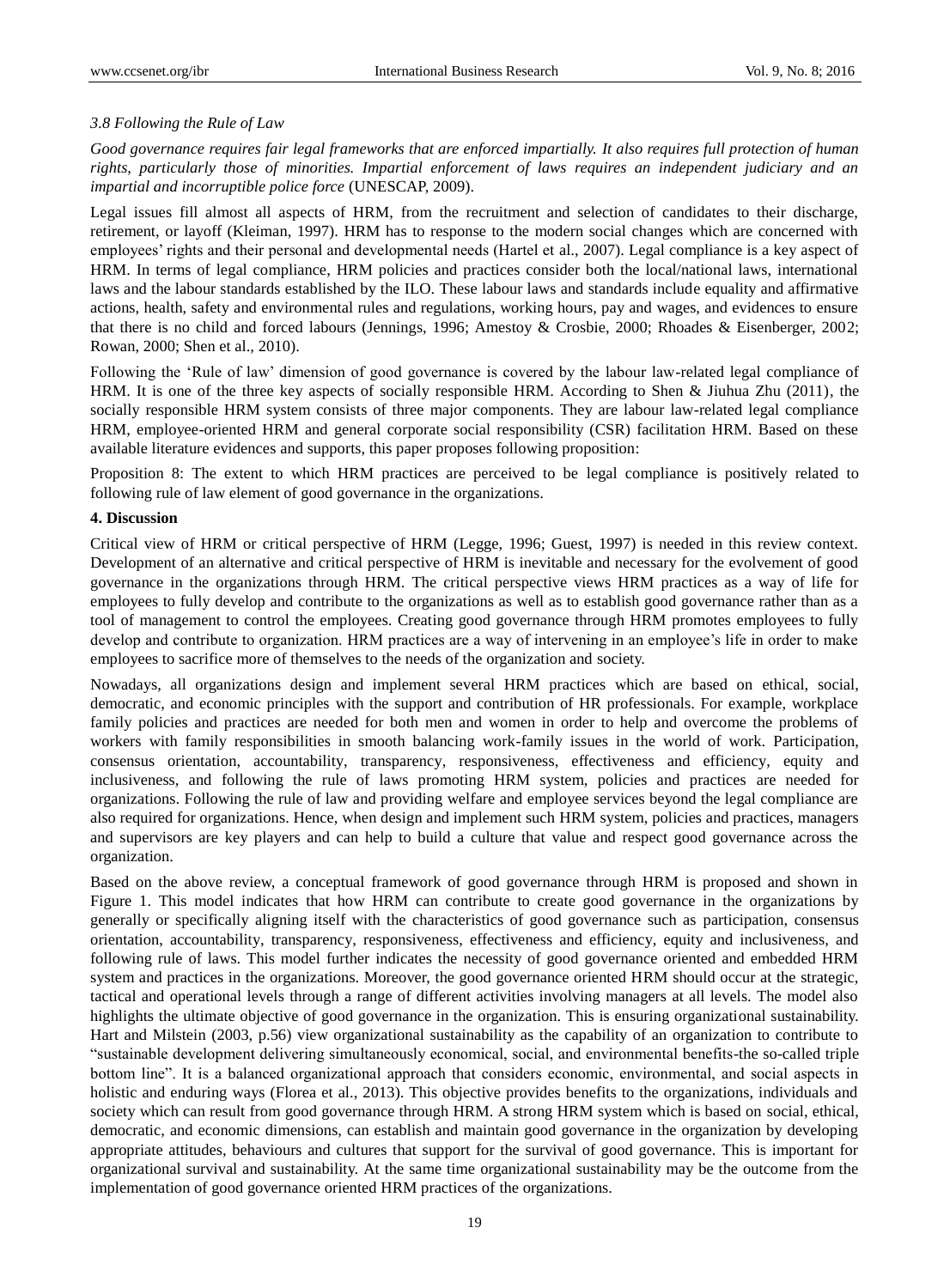

Figure 1. A Framework of Good Governance through HRM

## **5. Conclusion**

In general, HRM policies and practices have a greater potential and opportunities to exercise an influence on the governance and management (good or bad). However, based on this review, author concludes that by having good HRM policies and practices and by following basic ethical, social, democratic and economic principles, organizations can create and maintain good governance through human resource management. The good governance in the organization ultimately leads to organizational sustainability.

In considering the nature of the review theme and concepts, research propositions are related to the relationship between human resource management and good governance (characteristics of good governance) in an organizational level. Investigations in this area are recommended to test the proposed research propositions and developed conceptual model (see Figure 1) by using quantitative mixed method (Creswell, 2009) in order to obtain more robust and reliable results. Hence, research works are needed to establish and confirm the relationship between HRM and good governance in the organizations.

Moreover, propositions of research should include an analysis of the influence of a company"s size, ownership, organizational and national culture, the industry where it operates and the country of origin, because these factors directly influence good governance and good governance oriented HRM policies and practices.

#### **References**

- Ahmad, S. (2015). Green Human Resource Management: Policies and practices. *Cogent Business & Management, 2*, 1-13.<http://dx.doi.org/10.1080/23311975.2015.1030817>
- Amestoy, M., & Crosbie, M. (2000). Child Labour in the Orange Juice Industry in Brazil. In L, Ryan., & W, Gasparski, (Ed.), *Praxiology: The International Annual of Practical Philosophy and Methodology*, Transaction Publishers, New Brunswick, NJ.
- Anton, A. A., Opatha, H. H. D. N. P., & Nawaratne, N. N. J. (2015)[.Green Human Resource Management Practices: A](https://scholar.google.com/scholar?oi=bibs&cluster=10242945732160683398&btnI=1&hl=en)  [Review.](https://scholar.google.com/scholar?oi=bibs&cluster=10242945732160683398&btnI=1&hl=en) *Sri Lankan Journal of Human Resource Management*, *5*(1), 1-16.
- Bagraim, J., & Sader, R. (2007). Family-Friendly Human Resource Practices and Organisational Commitment. *Management Dynamics: Journal of the Southern African Institute for Management Scientists*, *16*(4), 2–10.
- Bondarouk, T., & Ruël, H. (2013). The strategic value of e-HRM: results from an exploratory study in a governmental organization. *International Journal of Human Resource Management*, *24*(2), 391–414. http://dx.doi.org/10.1080/09585192.2012.675142
- Brewster, C., & Mayrhofer, W. (2012). Comparative human resource management: An introduction, In C. Brewster and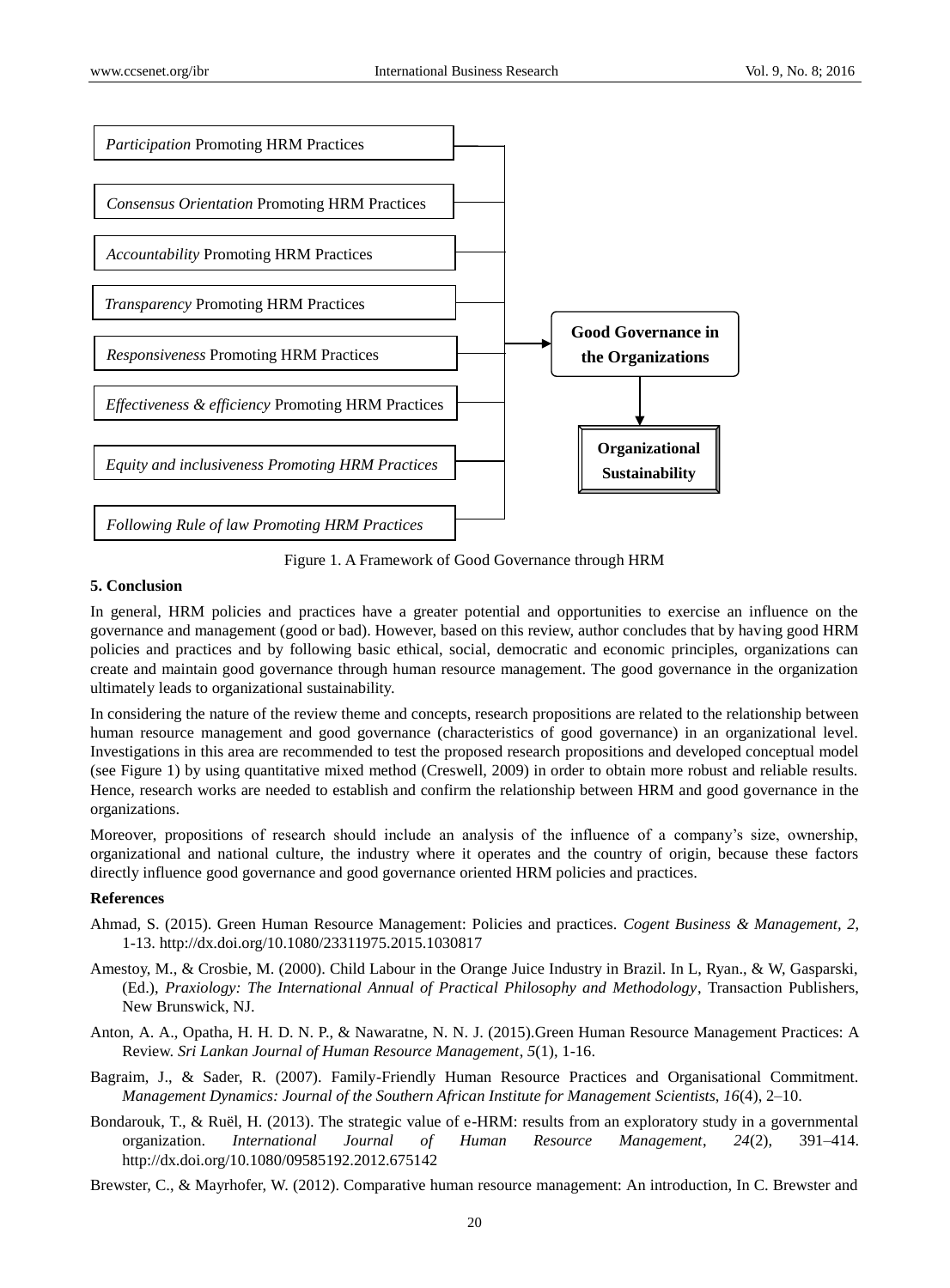W. Mayrhofer (Eds.), Handbook of research on comparative human resource management (pp. 1–23), Cheltenham: Edward Elgar.<http://dx.doi.org/10.4337/9780857938718.00005>

- Buckley, P., Minnette, K. J. D., & Michaelis, J. (2004). The Use of an Automated Employment Recruiting and Screening System for Temporary Professional Employees: A Case Study. *Human Resource Management*, *43*(2-3), 233–241[. http://dx.doi.org/10.1002/hrm.20017](http://dx.doi.org/10.1002/hrm.20017)
- Cassell, C., & Biswas, R. (2000). Managing Diversity in the New Millennium. *Personnel Review*, *29*(3), 268–273.
- Charles, P., & Nick, M. (1996). *Redrawing the Liner: Service Commissions and the Delegation of Personnel Management,* Commonwealth Secretariat: London.
- Creswell, J. W. (2009). *Research Design: Qualitative, Quantitative, and Mixed Methods Approaches* (3<sup>rd</sup> ed), Sage Publications. Thousand Oaks: California.
- Florea, L., Cheung, Y. H., & Herndon, N. C. (2013). For All Good Reasons: Role of Values in Organizational Sustainability. *Journal of Business Ethics*, *114*(3), 393–408[. http://dx.doi.org/10.1007/s10551-012-1355-x](http://dx.doi.org/10.1007/s10551-012-1355-x)
- Gomez-Mejia, L. R., Balkin, D. B., & Cardy, R. L. (2003). *Managing Human Resources*, Pearson Education, Delhi: India.
- Greenwood, M. R. (2002). Ethics and HRM: A Review and Conceptual Analysis. *Journal of Business Ethics*, *36*(3), 261–278[. http://dx.doi.org/10.1023/A:1014090411946](http://dx.doi.org/10.1023/A:1014090411946)
- Grover, S. L., & Crooker, K. J. (1995). Who appreciates family-responsive human resource policies: The impact of family-friendly policies on the organizational attachment of parents and non-parent, *Personnel Psychology*, *48*(2), 271–288[. http://dx.doi.org/10.1111/j.1744-6570.1995.tb01757.x](http://dx.doi.org/10.1111/j.1744-6570.1995.tb01757.x)
- Guest, D. (1997). Human Resource Management and Performance: A Review and Research Agenda. *International Journal of Human Resource Management, 8*(3), 263–276. http://dx.doi.org/10.1080/095851997341630
- Hart, S. L., & Milstein, M. B. (2003). Creating sustainable value. *Academy of Management Executive*, *17*(2), 56–69. <http://dx.doi.org/10.5465/AME.2003.10025194>
- Hartel, C. E. J., Fujimoto, Y., Strybosh, V. E., & Fitzpatrick, K. (2007). *Human Resource Management: Transforming Theory into Innovative Practice*, Frenchs Forest, NSW: Person Education Australia.
- International Labour Organization (ILO). (1998). Summaries of International Labour Standards, Geneva: ILO.
- International Labour Organization (ILO). (2007). Equality at work: Tackling the challenges, Global Report under the follow-up to the ILO Declaration on Fundamental Principles and Rights at Work, INTERNATIONAL LABOUR CONFERENCE, 96<sup>th</sup> Session, Report I (B) INTERNATIONAL LABOUR OFFICE, GENEVA.
- Jabbour, C. J. C., & Santos, F. C. A. (2008). The central role of human resource management in the search for sustainable organizations. *International Journal of Human Resource Management*, *19*(12), 2133– 2154.http://dx.doi.org/10.1080/09585190802479389
- Jabbour, C. J. C., Santos, F. C. A., & Nagano, M. S. (2010). Contribution of HRM throughout the stages of environmental management: methodological triangulation applied to companies in Brazil. *International Journal of Human Resource Management*, *21*(7), 1049–1089.<http://dx.doi.org/10.1080/09585191003783512>
- Jackson, S. E., Renwick, D. W. S., Jabbour, C. J. C., & Camen, M. M. (2011). State–of–the–Art and Future Directions for Green Human Resource Management: Introduction to the Special Issue. *German Journal of Research in Human Resource Management*, *25*(2), 99–116[. http://dx.doi.org/10.1177/239700221102500203](http://dx.doi.org/10.1177/239700221102500203)
- Jennings, M. (1996), *Case Studies in Business Ethics* (2nd ed.), St Paul. MN: West.
- Kima, H., Leeb, J. K., & Sung, S. (2013). The effects of family-friendly practices and gender discrimination on job attitudes: the moderating role of supervisor support. *International Journal of Human Resource Management*, *24*(20), 3921–3938. http://dx.doi.org/10.1080/09585192.2013.789442
- Kleiman, L. S. (1997). *Human Resource Management, A Tool for Competitive Advantage*, West Publishing Company, USA.
- Legge, K. (1996). Morality Bound. *People Management, 25*(2), 34–36.
- Legge, K. (1998). The Morality of HRM" in Mabey, C. Salaman, G.and Storey, J. (Ed.), *Strategic Human Resource Management: A Reader*, Sage Publications, London, 18–29.
- Lepak, D., & Snell, S. (1998). Virtual, HR: Strategic Human Resource Management in the 21<sup>st</sup> Century. *Human Resource Management Review*, *8*(3), 215–234. [http://dx.doi.org/10.1016/S1053-4822\(98\)90003-1](http://dx.doi.org/10.1016/S1053-4822%2898%2990003-1)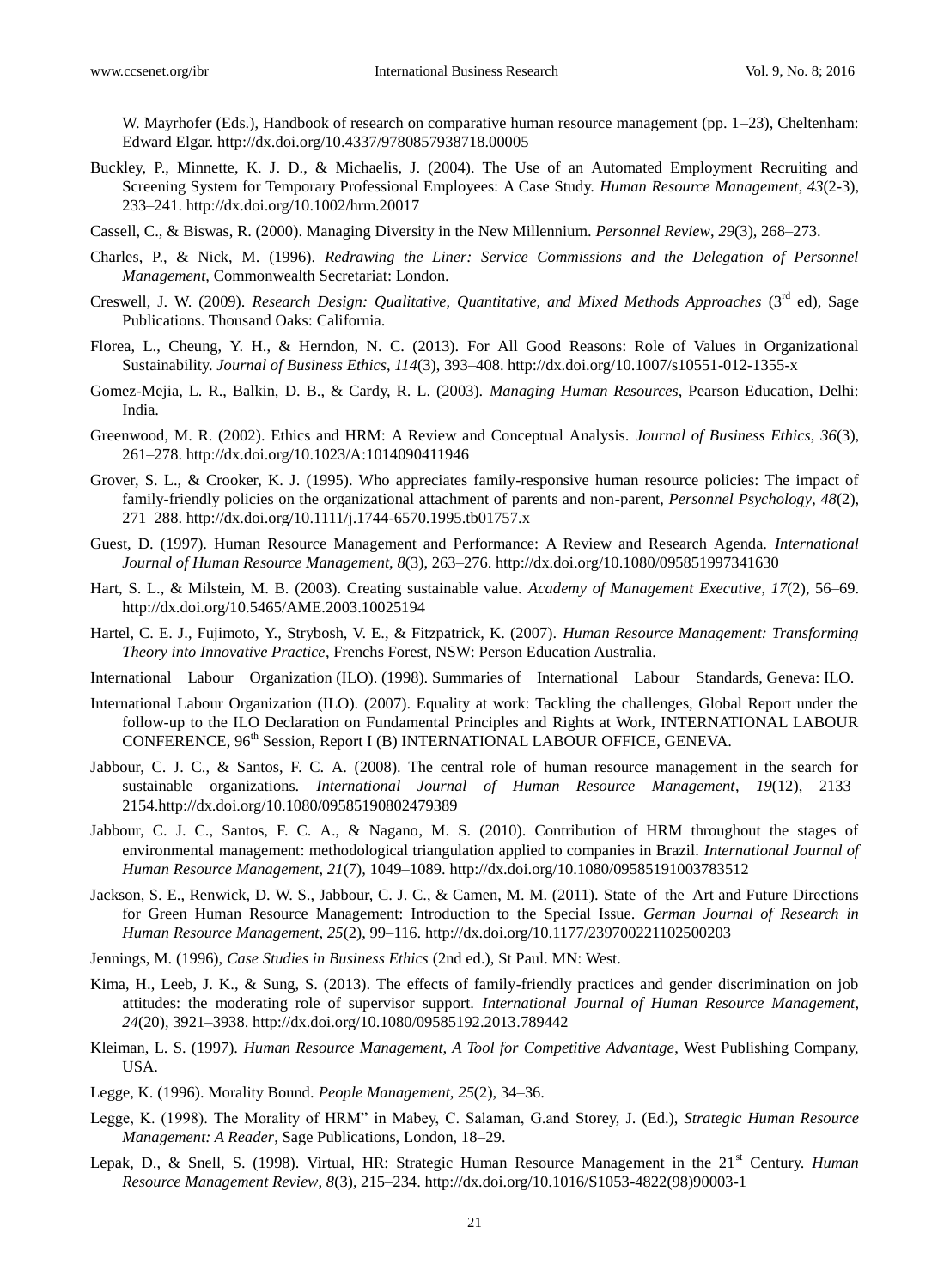- Marler, J. H. (2009). Making Human Resources Strategic by Going to the Net: Reality or Myth?. *International Journal of Human Resource Management*, *20*, 515–527. http://dx.doi.org/10.1080/09585190802707276
- Miller, P. (1996). Strategy and Ethical Management of Human Resources. *Human Resource Management Journal, 6*(1), 5–18[. http://dx.doi.org/10.1111/j.1748-8583.1996.tb00393.x](http://dx.doi.org/10.1111/j.1748-8583.1996.tb00393.x)
- Nyambegera, S. M. (2002). Ethnicity and human resource management practice in sub-Saharan Africa: the relevance of the managing diversity discourse. *International Journal of Human Resource Management*, *13*(7), 1077-1090. <http://dx.doi.org/10.1080/09585190210131302>
- Opatha, H. H. D. N. P. (2010). *Human Resource Management*, Author Publication, Colombo, Sri Lanka.
- Opatha, H. H. D. N. P., & Anton, A. A. (2014). Green Human Resource Management: Simplified General Reflections. *International Business Research*, *7*(8), 101–112[. http://dx.doi.org/10.5539/ibr.v7n8p101](http://dx.doi.org/10.5539/ibr.v7n8p101)
- Parry, E. (2011). An examination of e-HRM as a means to increase the value of the HR function. *International Journal of Human Resource Management*, *22*(5), 1146–1162.<http://dx.doi.org/10.1080/09585192.2011.556791>
- Pless, N. M., & Maak, T. (2004). Building an inclusive diversity culture: Principles, processes and practices. *Journal of Business Ethics*, *54*(2), 129–147. <http://dx.doi.org/10.1007/s10551-004-9465-8>
- Pratheepan, S., & Anton, A. A. (2012). Application of electronic human resource management (E-HRM) practices and its effectiveness in selected private banks in Sri Lanka: An Exploration. In *The Seventh International Research Conference on Management and Finance, University of Colombo, Sri Lanka* (pp. 159-175).
- Rangarajan, N., & Rahm, D. (2011). Greening Human Resources: A survey of City– Level Initiatives. *Review of Public Personnel Administration*, *31*(3), 227–247.<http://dx.doi.org/10.1177/0734371X11408706>
- Renwick, D. W. S., Redman, T., & Maguire, S. (2013). Green Human Resource Management: A Review and Research Agenda. *International Journal of Management Review*, *15*(1), 1–14. <http://dx.doi.org/10.1111/j.1468-2370.2011.00328.x>
- Rhoades, L., & Eisenberger, R. (2002). Perceived Organizational Support: A Review of the Literature. *Journal of Applied Psychology*, *87*(4), 698–714.<http://dx.doi.org/10.1037/0021-9010.87.4.698>
- Richard, O. C., & Kirby, S. (1999). Organizational Justice and the Justification of Work Force Diversity Programs. *Journal of Business and Psychology*, *14*(1), 109–118. <http://dx.doi.org/10.1023/A:1022962618674>
- Rowan, J. R. (2000). The Moral Foundation of Employee Rights. *Journal of Business Ethics*, *24*(2), 355–361. <http://dx.doi.org/10.1023/A:1006286315756>
- Ruel, H., Bondarouk, T., & Van der Vald, M. (2006). The Contribution of e-HRM to HRM Effectiveness. *Employee Relations*, *29*(3), 280–291.http://dx.doi.org/10.1108/01425450710741757
- Sennett, R. (1998). *The Corrosion of Character,* (W.W. Norton, New York).
- Shen, J. (2011). Developing the concept of socially responsible international human resource management. *International Journal of Human Resource Management*, *22*(6), 1351–1363. http://dx.doi.org/10.1080/09585192.2011.559104
- Shen, J., D"Netto, B., & Tang, J. (2010). Effects of human resource diversity management on organizational citizen behavior in the Chinese context. *International Journal of Human Resource Management*, *21*(12), 2152–2168. http://dx.doi.org/10.1080/09585192.2010.509622
- Shen, J., & Zhu, J. H. (2011). Effects of socially responsible human resource management on employee organizational commitment. *International Journal of Human Resource Management*, *22*(15), 3020–3035. <http://dx.doi.org/10.1080/09585192.2011.599951>
- Shrivastava, P. (1994). CASTRATED Environment: GREENING Organizational Studies. *Organization Studies*, *15*(5), 705–726[. http://dx.doi.org/10.1177/017084069401500504](http://dx.doi.org/10.1177/017084069401500504)
- Shrivastava, P. (1995). The Role of Corporations in Achieving Ecological Sustainability. *Academy of Management Review*, *20*(4), 936–960.
- Stone, R. (2005). *Human Resource Management*, Milton, QLD: Wiley.
- Thomas, D. A., & Ely, R. J. (1996). Making Differences Matter: A New Paradigm for Managing Diversity. *Harvard Business Review*, Sept-Oct, pp.79–90.
- Tranfield, D., Denyer, D., & Smart, P. (2003). Towards a methodology for developing evidence-informed management knowledge by means of systematic review. *British Journal of Management, 14*(3), 207–222.